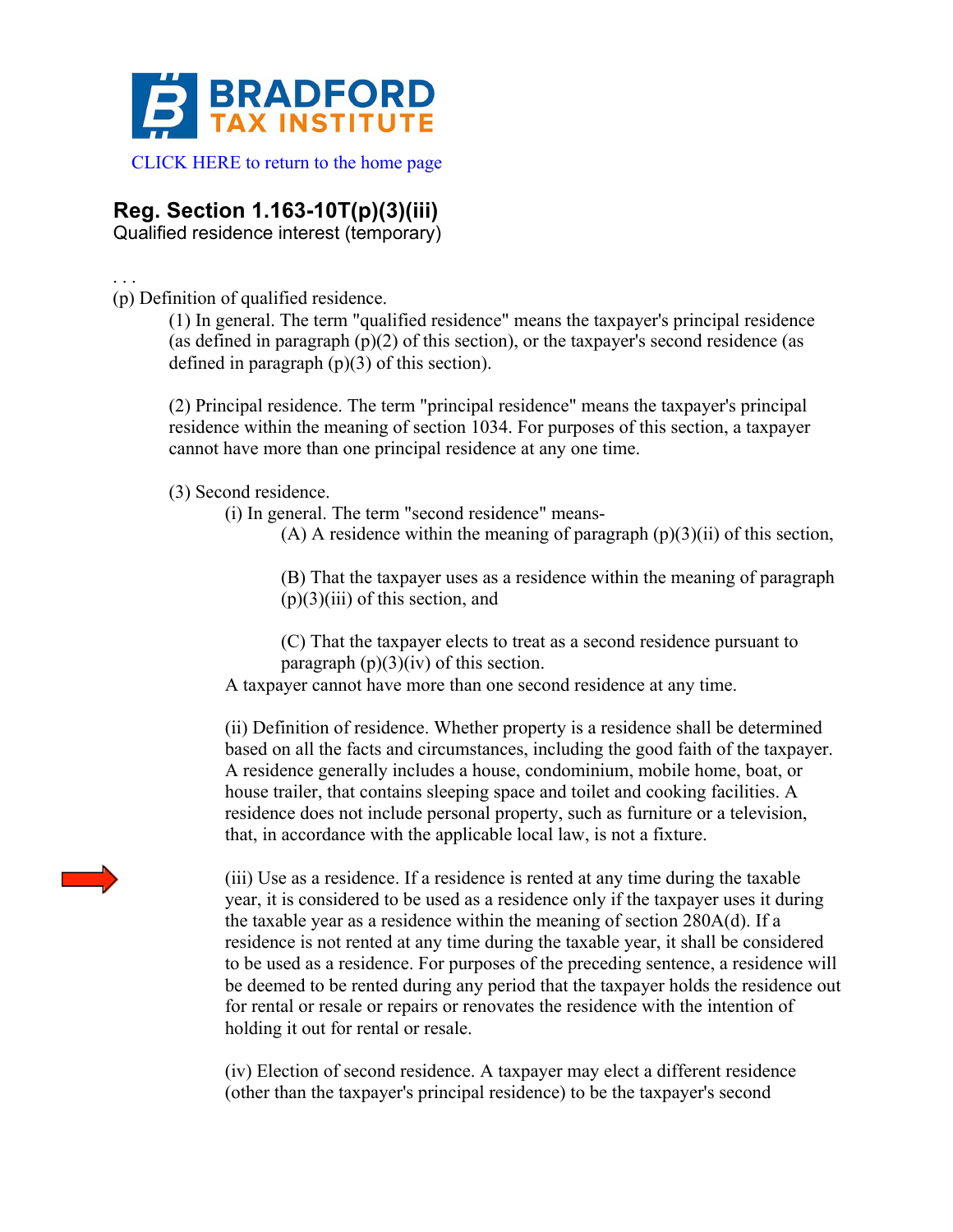residence for each taxable year. A taxpayer may not elect different residences as second residences at different times of the same taxable year except as provided below-

(A) If the taxpayer acquires a new residence during the taxable year, the taxpayer may elect the new residence as a taxpayer's second residence as of the date acquired;

(B) If property that was the taxpayer's principal residence during the taxable year ceases to qualify as the taxpayer's principal residence, the taxpayer may elect that property as the taxpayer's second residence as of the date that the property ceases to be the taxpayer's principal residence; or

(C) If property that was the taxpayer's second residence is sold during the taxable year or becomes the taxpayer's principal residence, the taxpayer may elect a new second residence as of such day.

(4)Allocations between residence and other property.

(i) In general. For purposes of this section, the adjusted purchase price and fair market value of property must be allocated between the portion of the property that is a qualified residence and the portion that is not a qualified residence. Neither the average balance of the secured debt nor the interest paid or accrued on secured debt is so allocated. Property that is not used for residential purposes does not qualify as a residence. For example, if a portion of the property is used as an office in the taxpayer's trade or business, that portion of the property does not qualify as a residence.

(ii) Special rule for rental of residence. If a taxpayer rents a portion of his or her principal or second residence to another person (a "tenant"), such portion may be treated as used by the taxpayer for residential purposes if, but only if-

(A) Such rented portion is used by the tenant primarily for residential purposes,

(B) The rented portion is not a self-contained residential unit containing separate sleeping space and toilet and cooking facilities, and

(C) The total number of tenants renting (directly or by sublease) the same or different portions of the residence at any time during the taxable year does not exceed two. For this purpose, if two persons (and the dependents, as defined by section 152, of either of them) share the same sleeping quarters, they shall be treated as a single tenant.

## (iii) Examples.

Example (1). D, a dentist, uses a room in D's principal residence as an office which qualifies under section  $280A(c)(1)(B)$  as a portion of the dwelling unit used exclusively on a regular basis as a place of business for meeting with patients in the normal course of D's trade or business. D's adjusted purchase price of the property is \$65,000; \$10,000 of which is allocable under paragraph  $(o)(4)(i)$  of this section to the room used as an office. For purposes of this section, D's